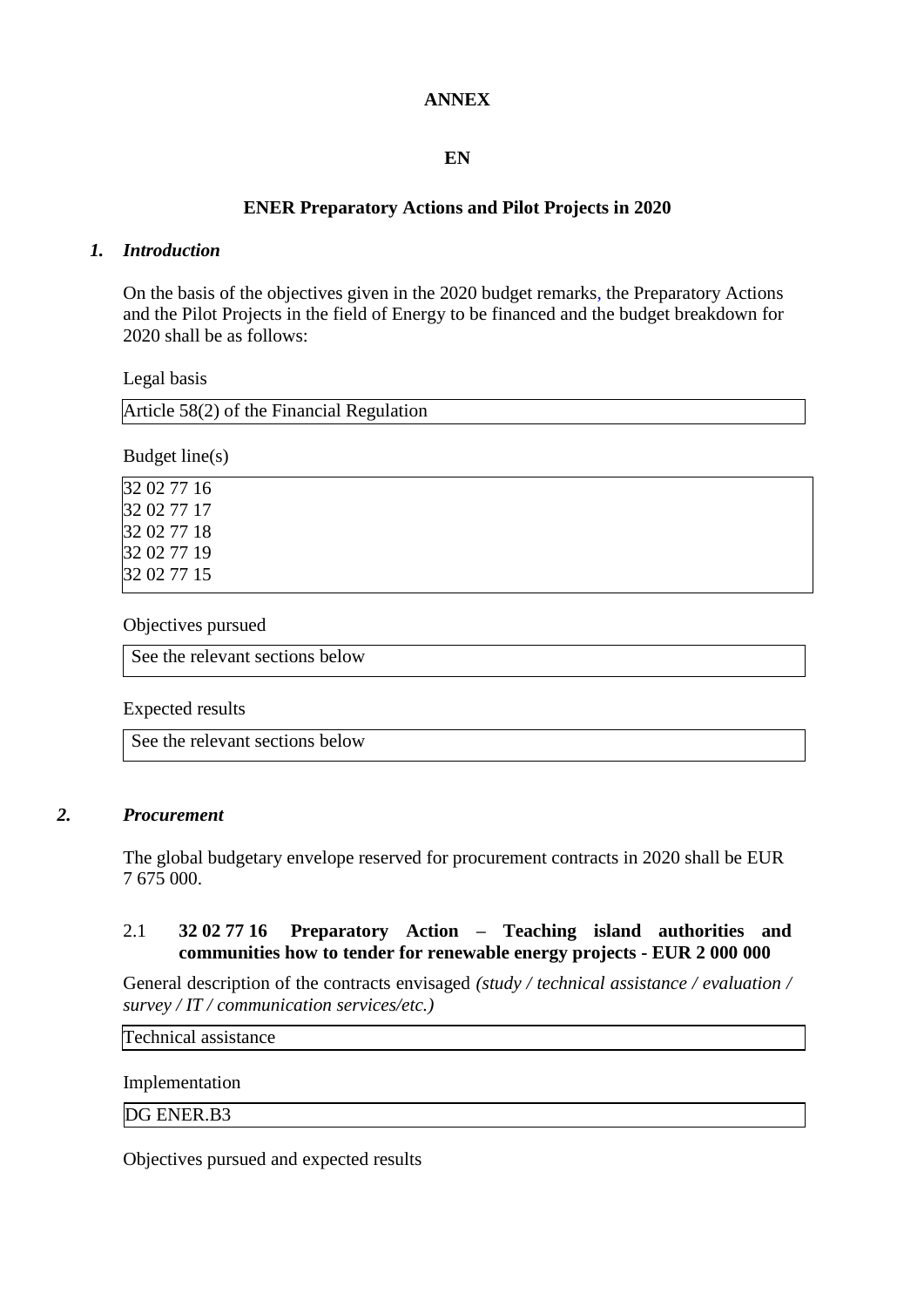This proposal can be implemented as suggested in the 2020 budget remarks, and may also include support to islands in preparing their transition agendas and studies. The Commission takes note that the proposal has been changed from a Pilot Project to a Preparatory Action. Given the different purposes of the two instruments according to Article 58(2) (a) and (b) of the Financial Regulation, any potential future extension of the Preparatory Action would have to be reviewed in the light of the purpose of the instrument.

Under this preparatory action, island authorities and communities will be taught how to write open tenders themselves. The open tenders will then be for private clean-energy companies to competitively respond to with proposals, in particular in connection with solar, wind energy, storage (not only batteries) and district heating/cooling.

Rapidly falling renewable energy costs and increasing numbers of clean-energy providers mean that Union islands should now be transitioning to clean energy, provided that their authorities know how to write, evaluate and award tenders. For islands with low administrative budgets, this process is risky, as it makes highly technical, financial and legal demands. This preparatory action will provide islands with off-the-shelf templates for tendering and will be developed throughout its duration by taking island representatives to visit renewable energy experts for islands and sites around Europe, where profitable clean-energy projects are already being delivered, where possible involving renewable energy communities, in order to share first-hand experiences and learn about the latest project life-cycle budgeting for islands. These real-life training classes and site visits will then be distilled into free, open-access online training courses at the end of the preparatory action.

This preparatory action reverses the normal Union project process, in that, instead of providing a successful standalone proposal in response to a Commission open tender, it will teach island communities how to write tenders themselves, to which they will receive responses that they have been trained to process and manage.

## 2.2 **32 02 77 17 Preparatory Action – Strengthening cooperation on climate action among villages in the Union and beyond through the creation of a rural identity within the Covenant of Mayors - EUR 2 000 000**

General description of the contracts envisaged *(study / technical assistance / evaluation / survey / IT / communication services/etc.)*

Study

Implementation

DG ENER.C1

Objectives pursued and expected results

Important synergies exist between rural development (e.g. 'Smart Village' initiative, see

[https://ec.europa.eu/agriculture/sites/agriculture/files/rural-development-2014-](https://ec.europa.eu/agriculture/sites/agriculture/files/rural-development-2014-2020/looking-ahead/rur-dev-small-villages_en.pdf)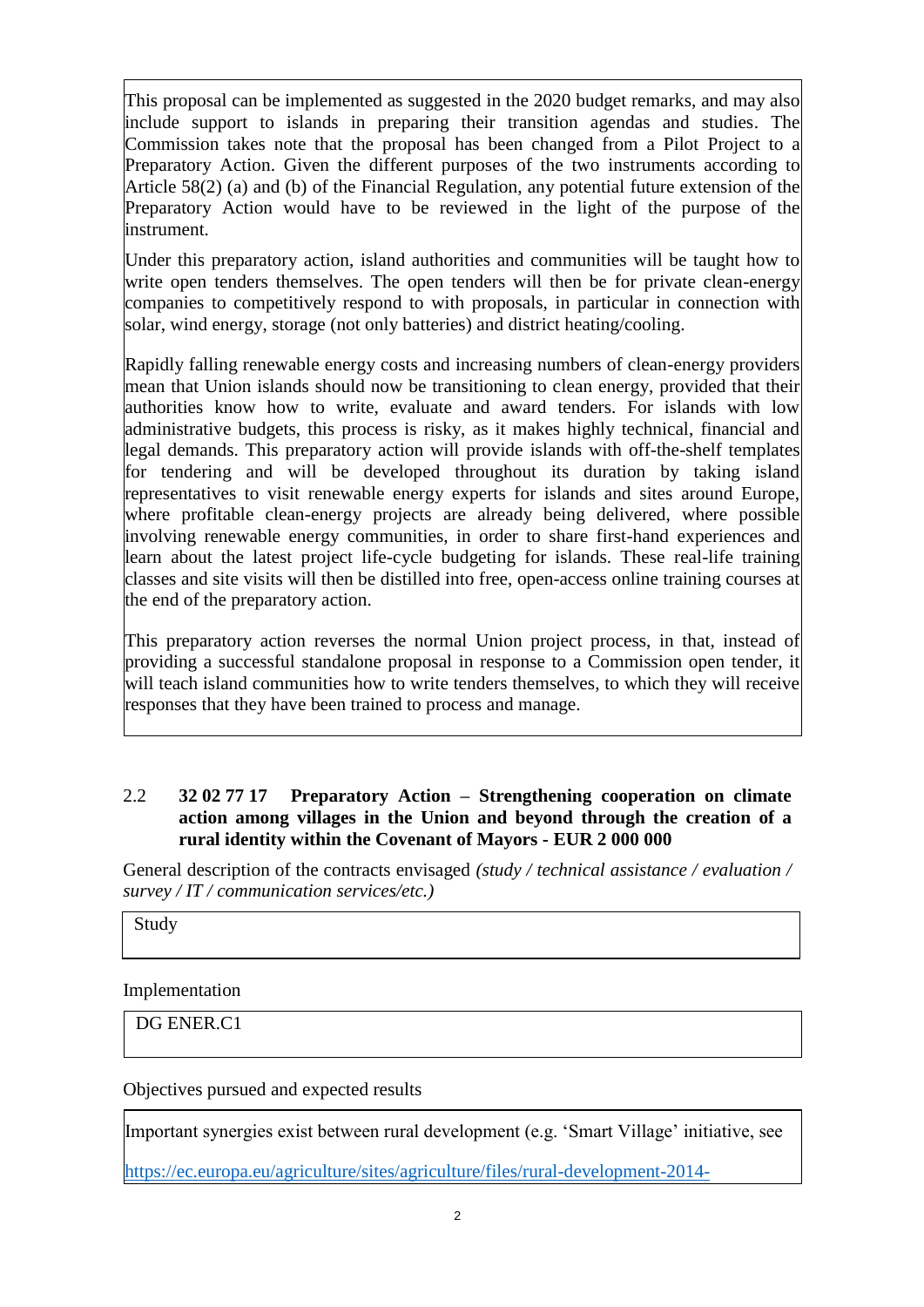[2020/looking-ahead/rur-dev-small-villages\\_en.pdf](https://ec.europa.eu/agriculture/sites/agriculture/files/rural-development-2014-2020/looking-ahead/rur-dev-small-villages_en.pdf) ), energy (in particular as regards energy efficiency and the development of Renewable Energy Sources, RES), climate action and agriculture.

The implementation of the proposal through the framework of the Global Covenant of Mayors appears to be premature given the early stage of development of the initiative.

It would appear advisable to adopt a two-stage approach, first focusing on the Union level before tackling the international level. In that respect, making a link to the Union Covenant of Mayors – which already has a strong community of rural municipalities and provinces in its membership – is recommended.

## 2.3 **32 02 77 18 Pilot Project – Energy communities repository - Monitoring and support for energy communities in the Union - EUR 1 000 000**

General description of the contracts envisaged *(study / technical assistance / evaluation / survey / IT / communication services/etc.)*

Study, IT tools

Implementation

DG ENER.B3

Objectives pursued and expected results

This proposal can be implemented as suggested in the 2020 budget remarks.

The energy communities repository, as established under this project, should fulfil two basic functions: (i) monitoring and collecting data on development of energy communities in the Union and (ii) providing communities with models for technological and administrative solutions.

The data collected through the repository would constitute a very important source of information for the European institutions and national and local governments. The data would feed in to existing and future policy streams. In other words, it would facilitate the implementation or, if need be, revision or improvement of the regulatory framework.

In addition, the repository could be a great source of know-how for citizens and citizen associations that wish to set up their energy communities, in particular in Member States that have not developed regulatory frameworks or best practices so far. Best practices may include technological solutions, e.g. for electricity sharing, the use of blockchain and distributed ledgers for transacting and providing information on the origin of electricity from sources belonging to the community, and documentation to set up a community, e.g. models for rules of associations and examples of agreements with distribution system operators.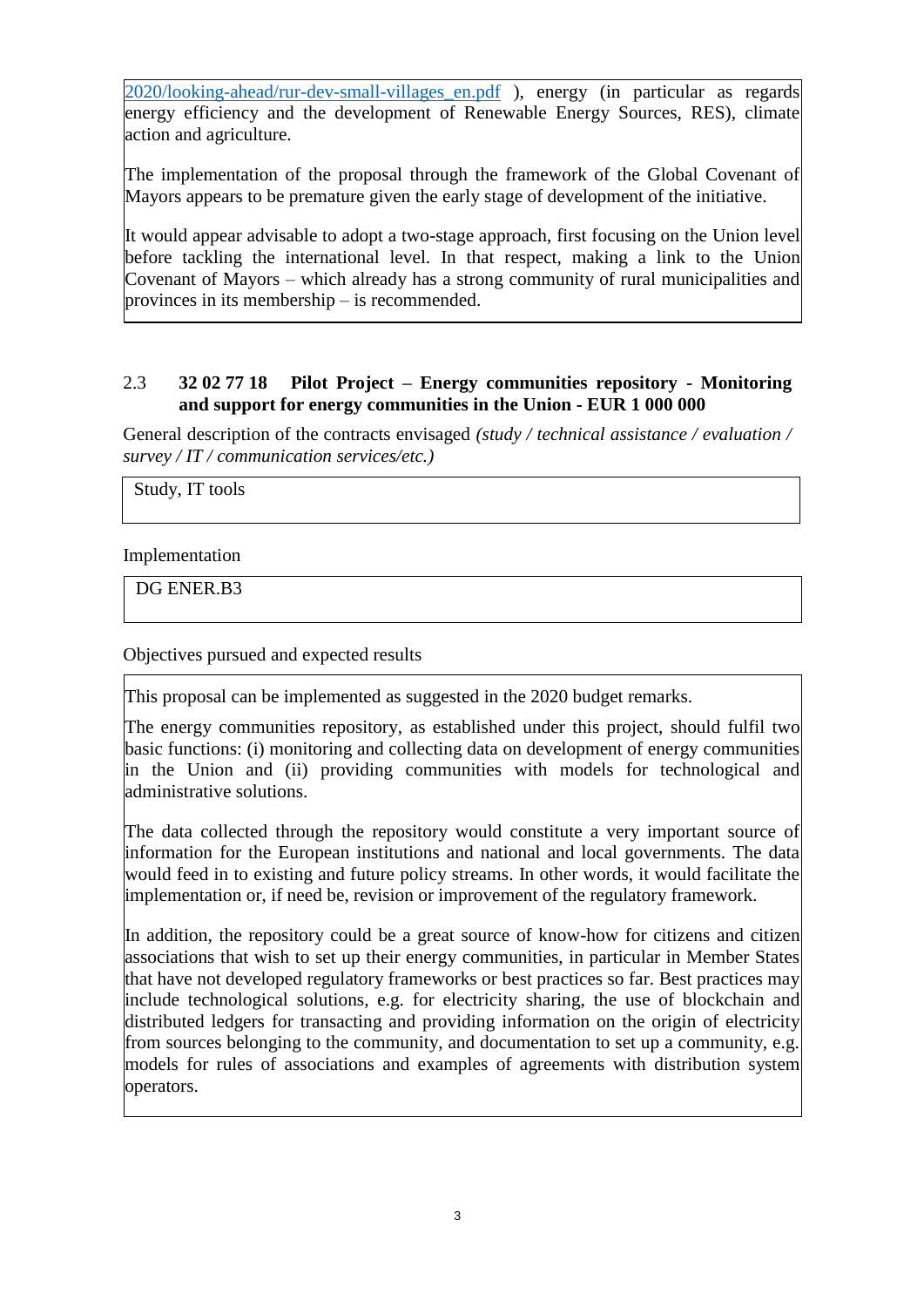# 2.4 **32 02 77 19 Pilot Project – Engaging companies for energy transition - EUR 875 000**

General description of the contracts envisaged *(study / technical assistance / evaluation / survey / IT / communication services/etc.)*

Study, technical assistance

Implementation

DG ENER.B

Objectives pursued and expected results

This proposal can be implemented as suggested in the 2020 budget remarks.

A European private-sector dimension will be developed to complement existing bottomup energy/climate initiatives of cities local municipalities (e.g. the Covenant of Mayors). By engaging leading (industrial and commercial) companies to form a Union-wide (voluntary) movement, the scale, impact and synergies of actions taken by different levels of governance can be increased. Voluntary incentives for action are needed as the share of CO 2 emissions from industry is expected to grow in relative terms compared to energy supply and road transport towards 2050.

## 2.5 **32 02 77 15 Pilot Project – Covenant of Mayors as an instrument to tackle energy poverty - EUR 1 800 000 (extension)**

General description of the contracts envisaged *(study / technical assistance / evaluation / survey / IT / communication services/etc.)*

Technical assistance as in the Annex of Commission Decision C(2019)3780 of 22/5/2019

Implementation

DG ENER.B3

Objectives pursued and expected results

This proposal can be implemented as suggested in the 2020 budget remarks and in line with Commission Decision C(2019)3780 of 22/5/2019.

The pilot project focuses both on measures to raise awareness and exchange good local and regional practices for tackling energy poverty and on concrete measures to reduce energy poverty in Europe.

By the end of this pilot project, outcomes will include:

providing vulnerable homes with technical support to reduce energy consumption and